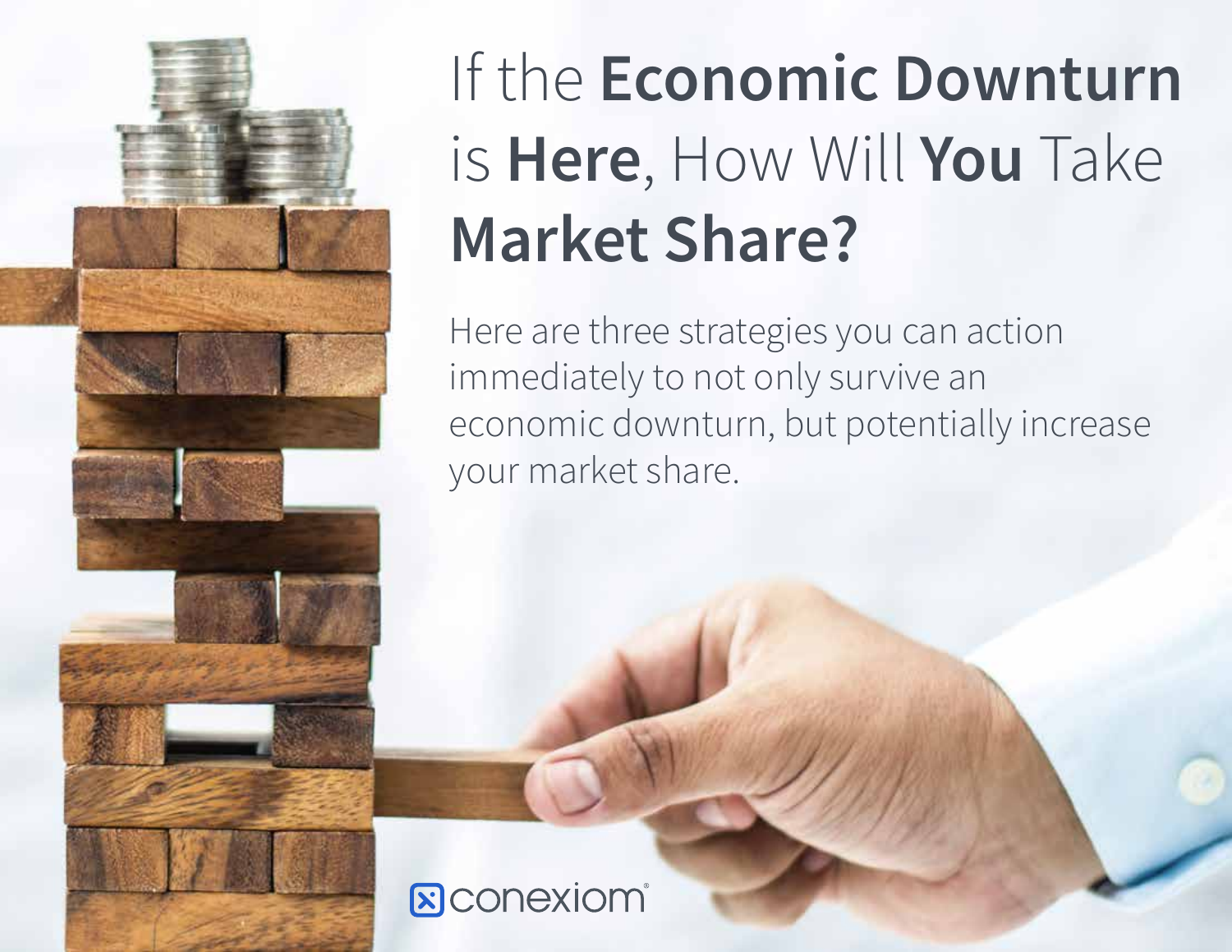# **Take Action**

With global supply chains disrupted by quarantines and travel restrictions, distributors and manufacturers need to ensure they safeguard their business from the secondary and tertiary impacts that will affect them for the majority of 2020. Most industry players, despite their sector or company size, are vulnerable and their growth earnings may be weakening. Moreover, the odds of a recession are growing.

Reducing operational costs and strengthening custon loyalty will be critical to survival. Those who swiftly embrace strategies that support these objectives will be the companies that thrive, gaining share from companies who have chosen to do nothing but "wait and see".

There are three areas of your business that can be immediately transformed to meet the objectives designed to promote operational efficiency and customer loyalty.



**College**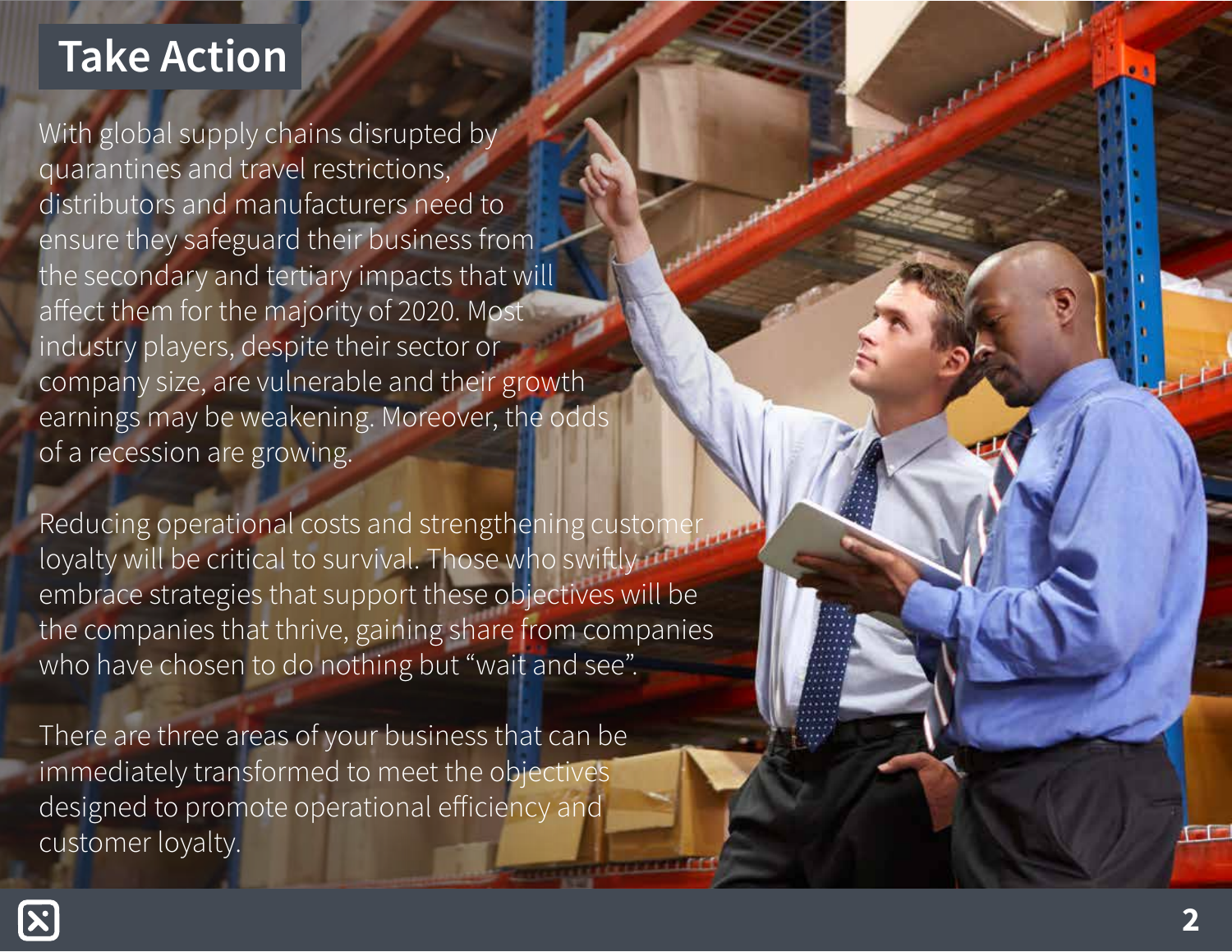## 1. Reduce Order Cycle Times

Even in an inventory surplus scenario, the current world state is creating ripple effects on the supply chain stemming from a change in how the global economy is currently operating. Increasingly, supply chain volume has stalled and delivery times have been extended. The contributing variables are simply out of the hands of manufacturers and distributors. However, reducing order cycle times where companies are in control of optimizing their supply chain--delivery from their own warehouses to their end customer-- is key to recovering the lost time.

One burdensome process that impacts a company's ability to pack and ship is manual intervention associated with order processing. The majority of orders in wholesale distribution and manufacturing are handled manually, because only a small subset of customers order electronically. Not only do customer service reps waste valuable time on manual keying that they could otherwise spend on revenue driving tasks, but they are actually impeding efficient fulfillment because manual entry ø is simply time consuming. Purchase order backlogs happen frequently, and purchase orders sent toward the end of the day are often not processed D until the next day, or staff is paid overtime to key them in. Automating the manual entry of these orders would deliver them into the ERP system for packing and shipping in minutes, and customer service staff

could redeploy this time onto tasks that are of a higher value to the company. Companies who consistently deliver goods ahead of their competitors in a market where delays are now expected, can set themselves apart.

**JAKAR** 

同山

顺

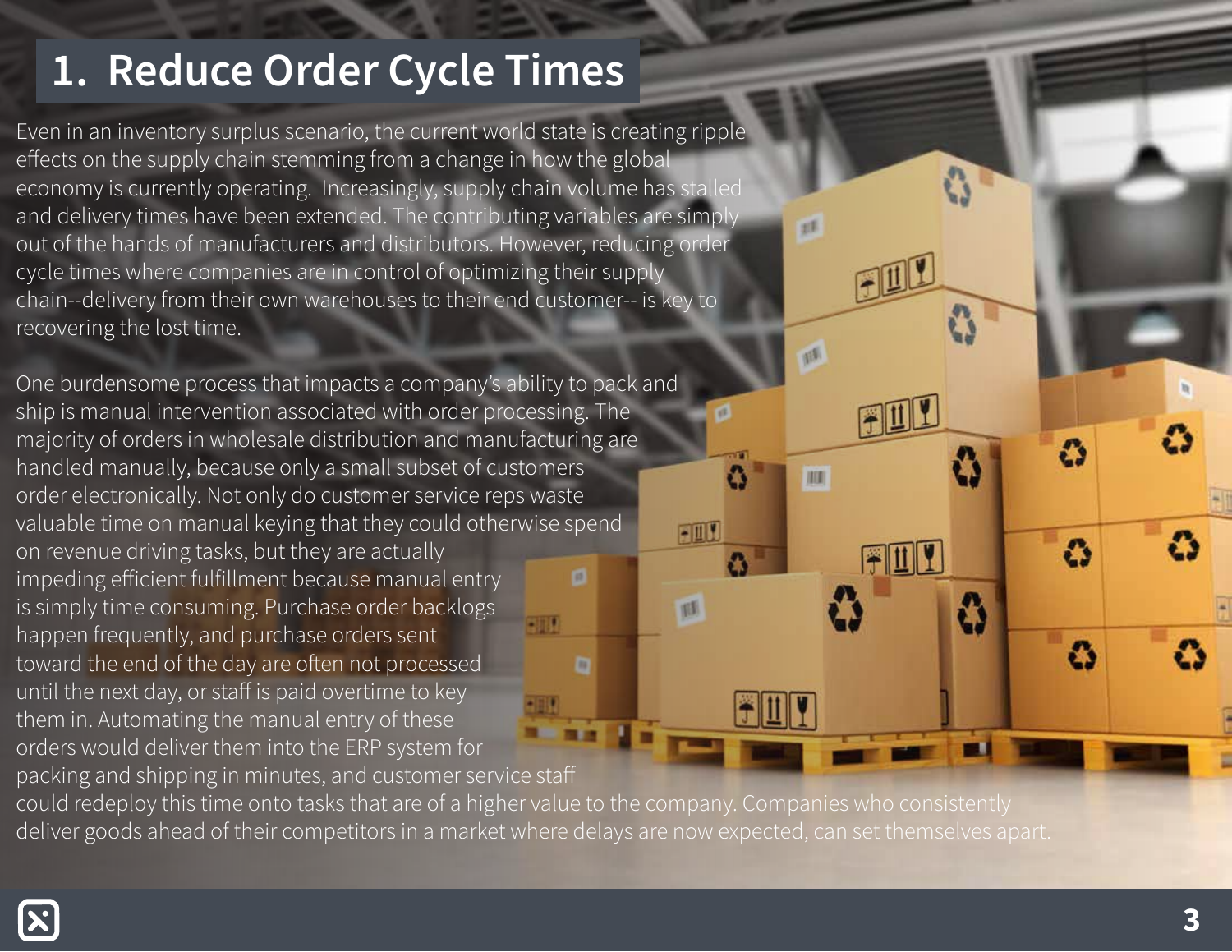#### 2. Differentiate With Best-In-Class

## **Customer Service**

Elevating customer experience is one of the key objectives manufacturers and distributors prioritize in order to be competitive. A good customer service representative is a product specialist with deep knowledge of the complexities of the products sold at their company and strong interpersonal skills. Often, they have grandfathered knowledge from years of service about the applications, specifications and uses of the products their company sells. They are sourcing experts for alternative products for those that have been discontinued or unavailable. Most importantly; they are salespeople. They are the direct connection to a customer that is seeking information about an existing or potential transaction. Enabling them at the highest level to perform the function that they were hired to do is the simplest, most straightforward strategy executives can employ to drive growth. The deep product knowledge and personal connection that customer service representatives offer is not something that is easily replicated by a digital tool, but automating the manual keying of orders that makes them less available is something that companies often overlook. Removing manual entry improves customer experience and customer loyalty, and frees up time for staff to focus on tasks that contribute to growing revenue.

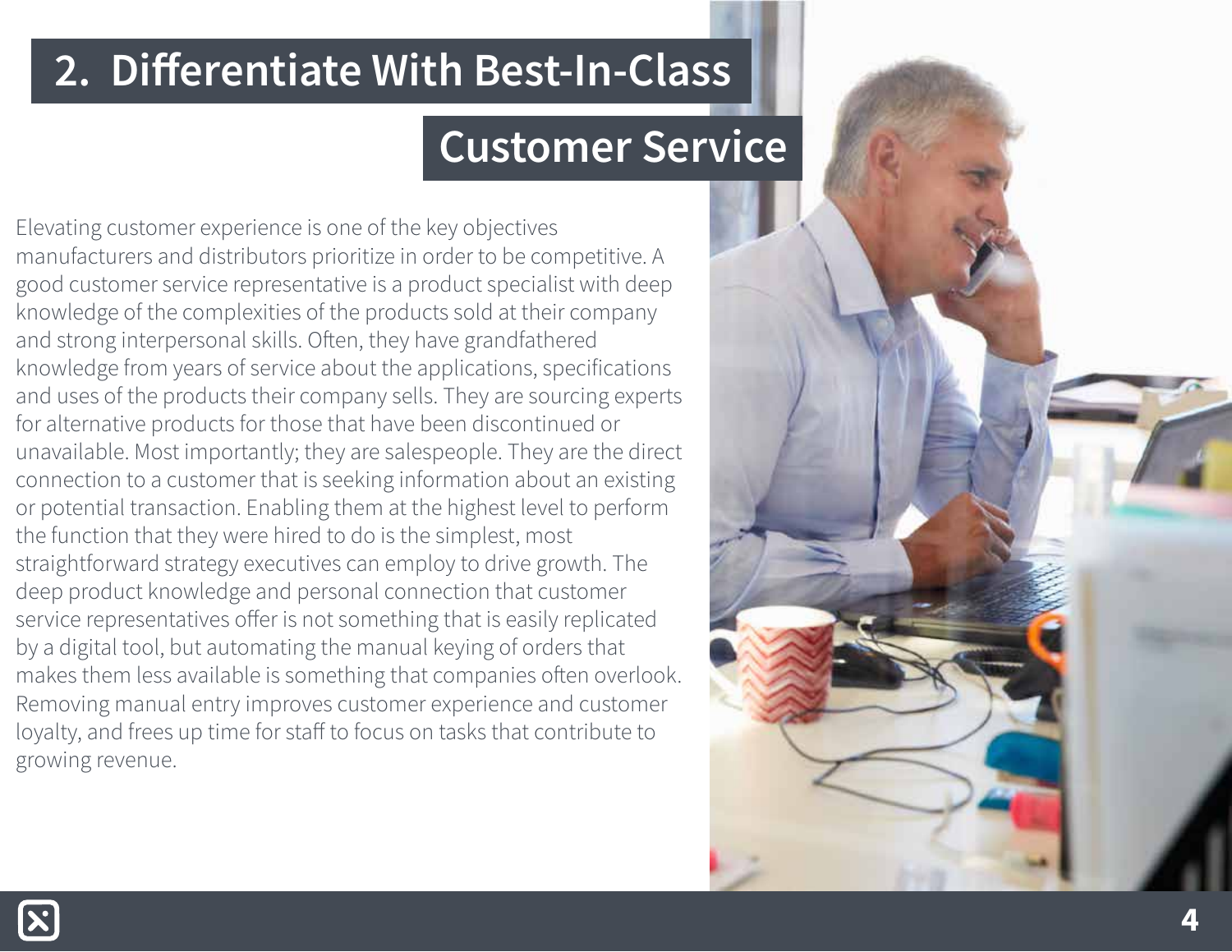# 3. Reduce Operational Costs, While

# **Improving How You Do Business**

On average, customer service representatives spend a third of their day keying in orders. Given the deep tribal knowledge customer service reps have accrued over their years of service at a company, they also command salaries that support their role. According to the Hackett Group, the financial burden of manual order processing can be as high as \$26 per order. During economic uncertainty, companies can't waste operational costs on processes or staff resources on tasks that aren't strategic growth drivers.

Progressive companies have discovered there is no tool other than the automation of manually keyed orders that allow them to do more with less. Other technologies may facilitate the sales process but don't legitimately allow for an increase in capacity. Sales order automation can provide immediate gains and be quickly implemented to start driving productivity and generate savings. Time to value is a critical outcome when implementing technology when operating in vulnerable market conditions. With sales order automation, time is immediately freed for CSRs to focus on personalized service and customers also get their orders faster. Productivity is significantly boosted, as is customer satisfaction.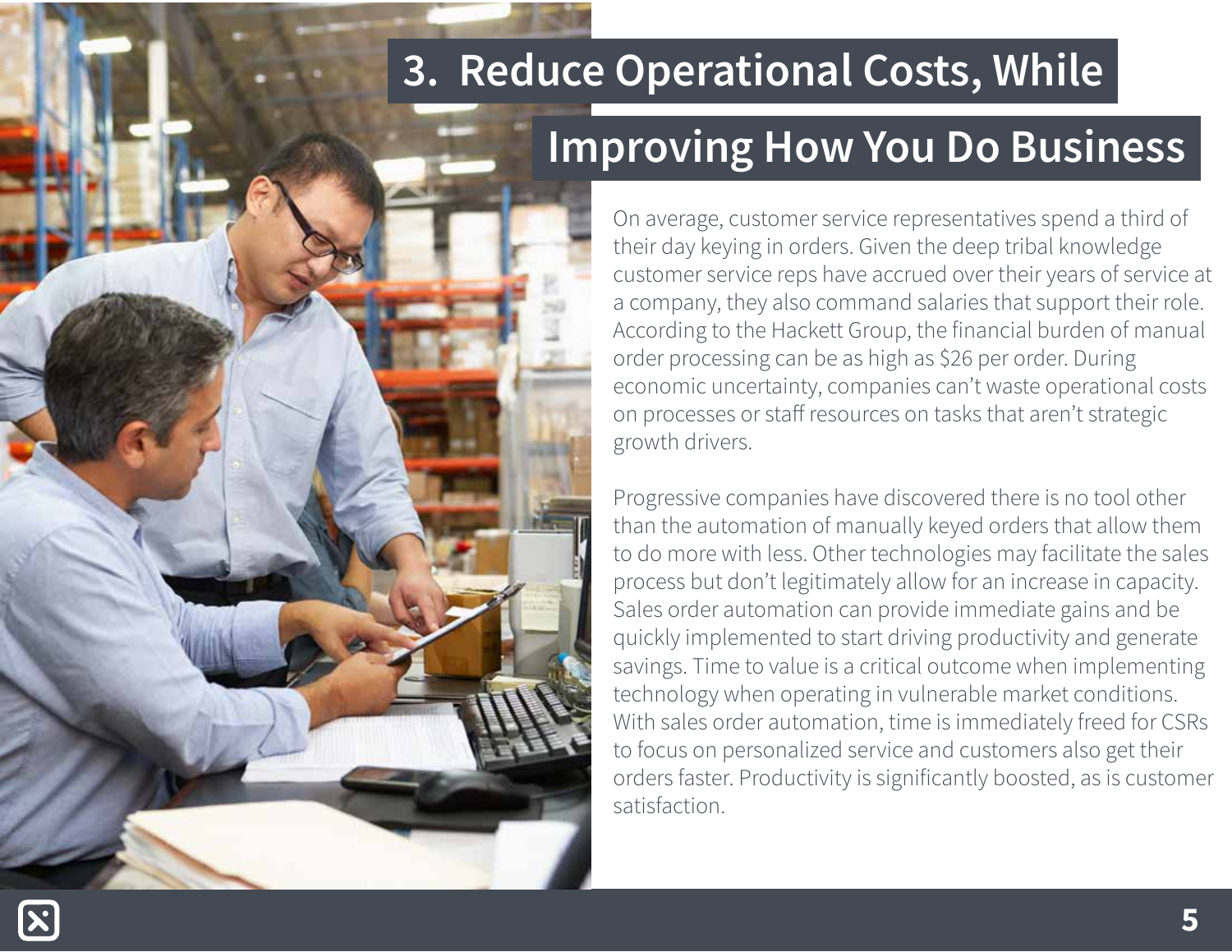# **How Conexiom Works**



Conexiom sales order automation is designed to understand and apply the complexities and business logic associated with processing orders just your like CSRs do today. It uses machine learning algorithms to process data-rich purchase orders automatically, with 100% accuracy.

Conexiom captures essential data from customer purchase orders, regardless of format. It automatically identifies data in the email, recognizes which items the customer is ordering, determines whether multiple orders in a single email need to be processed separately and ascertains whether there are duplicates or corrections required on the purchase order. The AI component automatically resolves them. Conexiom drives higher levels of touchless orders the longer it is in use, as the solution continues to learn.

As a SaaS (Software as a Service) solution, it's easily implemented and uses existing people, processes and technology. The best part-your customers don't have to change anything about how they currently place their orders with you.

Companies using Conexiom routinely experience an ROI of 200% to 1,000%. The ROI analysis looks at existing processes, resourcing and order flow within an organization and provides a quantifiable expectation of results.